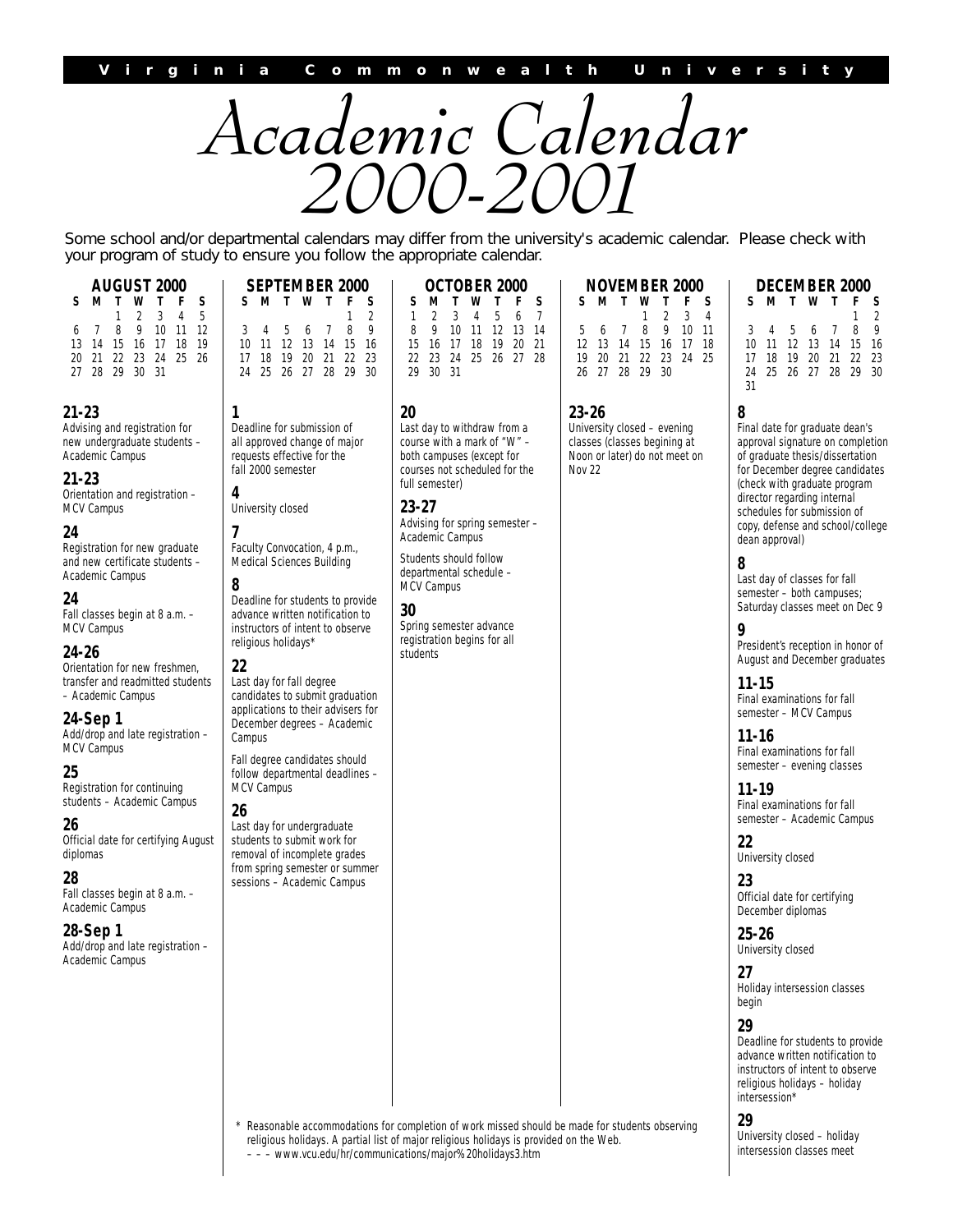

Some school and/or departmental calendars may differ from the university's academic calendar. Please check with your program of study to ensure you follow the appropriate calendar.

| JANUARY 2001<br><b>FEBRUARY 2001</b>                                                                                                                                                                                                                                                                                                                                                                                                                                                                                                                                                                                                                            |                                                                                                                                                                            | <b>MARCH 2001</b>                                                                                                                                                                                                                                                                                                                                                                                                               | <b>APRIL 2001</b>                                                                                                                                                                      | MAY 2001                                                                                                                                                                                                                                                                                                                                                                                                                                                                                                                                                                                                                                                                                                                                                                                                  |  |
|-----------------------------------------------------------------------------------------------------------------------------------------------------------------------------------------------------------------------------------------------------------------------------------------------------------------------------------------------------------------------------------------------------------------------------------------------------------------------------------------------------------------------------------------------------------------------------------------------------------------------------------------------------------------|----------------------------------------------------------------------------------------------------------------------------------------------------------------------------|---------------------------------------------------------------------------------------------------------------------------------------------------------------------------------------------------------------------------------------------------------------------------------------------------------------------------------------------------------------------------------------------------------------------------------|----------------------------------------------------------------------------------------------------------------------------------------------------------------------------------------|-----------------------------------------------------------------------------------------------------------------------------------------------------------------------------------------------------------------------------------------------------------------------------------------------------------------------------------------------------------------------------------------------------------------------------------------------------------------------------------------------------------------------------------------------------------------------------------------------------------------------------------------------------------------------------------------------------------------------------------------------------------------------------------------------------------|--|
| S<br>w<br>F<br>S<br>T<br>5<br>3<br>6<br>4<br>8<br>9<br>10 11<br>12<br>13<br>15<br>17 18<br>-19<br>20<br>16<br>14<br>23 24 25 26 27<br>22<br>28 29 30 31                                                                                                                                                                                                                                                                                                                                                                                                                                                                                                         | F<br>S<br>т<br>w<br>S<br>M<br>3<br>2<br>8<br>9<br>10<br>5<br>6<br>7<br>4<br>12<br>13<br>14<br>15<br>16<br>- 17<br>11<br>20<br>21<br>22 23 24<br>18<br>19<br>26 27 28<br>25 | S<br>W<br>T<br>F<br>S<br>M<br>T<br>2<br>3<br>8<br>9<br>10<br>4<br>b<br>6<br>7<br>12<br>13 14<br>- 15<br>16<br>17<br>11<br>20 21 22<br>23<br>18<br>19<br>24<br>25<br>26 27 28 29<br>30 31                                                                                                                                                                                                                                        | s<br>s<br>T<br>F<br>M<br>w<br>7<br>1<br>5<br>6<br>3<br>4<br>8<br>9<br>10<br>12<br>13<br>-14<br>-11<br>21<br>15<br>16<br>17<br>18<br>19<br>20<br>22<br>23<br>24 25 26 27 28<br>29<br>30 | S<br>M<br>S<br>2<br>3<br>5<br>8<br>9<br>10<br>-11<br>12<br>7<br>6<br>13<br>14<br>15<br>17<br>18<br>19<br>-16<br>22 23 24<br>25<br>20<br>21<br>-26<br>28 29 30 31<br>27                                                                                                                                                                                                                                                                                                                                                                                                                                                                                                                                                                                                                                    |  |
| 1-2<br>University closed<br>9<br>Holiday intersession classes end<br>9-11<br>Advising, registration and<br>orientation for new<br>undergraduate students -<br>Academic Campus<br>11<br>Registration for new graduate<br>and new certificate students -<br>Academic Campus<br>12<br>Registration for continuing<br>students - Academic Campus<br>15<br>University closed<br>16<br>Spring classes begin at 8 a.m. -<br>both campuses<br>16-19<br>Add/drop and late registration<br>for all students<br>19<br>Deadline for submission of<br>all approved change of major<br>requests effective for the<br>spring 2001 semester<br>26<br>Last day for spring degree | 13<br>Last day for undergraduate<br>students to submit work for<br>removal of incomplete grades for<br>fall semester - Academic<br>Campus                                  | 9<br>Last day to withdraw from a<br>course with a mark of "W" -<br>both campuses (except for<br>courses not scheduled for the<br>full semester)<br>$10 - 18$<br>Spring break for both campuses<br>- Saturday classes meet on<br>Mar 10<br>19<br>Summer advance registration<br>begins<br>$26 - 30$<br>Advising for fall semester -<br>Academic Campus<br>Students should follow<br>departmental schedule -<br><b>MCV Campus</b> | $\mathbf{2}$<br>Fall semester advance<br>registration begins                                                                                                                           | 1<br>Final date for graduate dean's<br>approval signature on completion<br>of graduate thesis/dissertation<br>for May degree candidates<br>(check with graduate program<br>director regarding internal<br>schedules for submission of<br>copy, defense and school/college<br>dean approval)<br>1<br>Classes end for spring semester<br>- Academic Campus; evening<br>classes continue through May 5<br>2<br>Study day - Academic Campus<br>$3 - 11$<br>Final examinations for spring<br>semester - Academic Campus<br>4<br>Last day of classes for spring<br>semester - MCV Campus<br>$7-11$<br>Final examinations for spring<br>semester - MCV Campus<br>$7 - 12$<br>Final examinations for spring<br>semester – evening classes<br>19<br>Commencement (including 2000<br>August and December graduates) |  |
| candidates to submit graduation<br>applications to their advisers for<br>May degrees - Academic<br>Campus                                                                                                                                                                                                                                                                                                                                                                                                                                                                                                                                                       |                                                                                                                                                                            |                                                                                                                                                                                                                                                                                                                                                                                                                                 |                                                                                                                                                                                        |                                                                                                                                                                                                                                                                                                                                                                                                                                                                                                                                                                                                                                                                                                                                                                                                           |  |
| Spring degree candidates should<br>follow departmental deadlines -<br>MCV Campus                                                                                                                                                                                                                                                                                                                                                                                                                                                                                                                                                                                |                                                                                                                                                                            |                                                                                                                                                                                                                                                                                                                                                                                                                                 |                                                                                                                                                                                        |                                                                                                                                                                                                                                                                                                                                                                                                                                                                                                                                                                                                                                                                                                                                                                                                           |  |
| 26<br>Deadline for students to provide<br>advance written notification to<br>instructors of intent to observe<br>religious holidays*                                                                                                                                                                                                                                                                                                                                                                                                                                                                                                                            |                                                                                                                                                                            | * Reasonable accommodations for completion of work missed should be made for students observing                                                                                                                                                                                                                                                                                                                                 |                                                                                                                                                                                        |                                                                                                                                                                                                                                                                                                                                                                                                                                                                                                                                                                                                                                                                                                                                                                                                           |  |

religious holidays. A partial list of major religious holidays is provided on the Web. – – – www.vcu.edu/hr/communications/major%20holidays3.htm